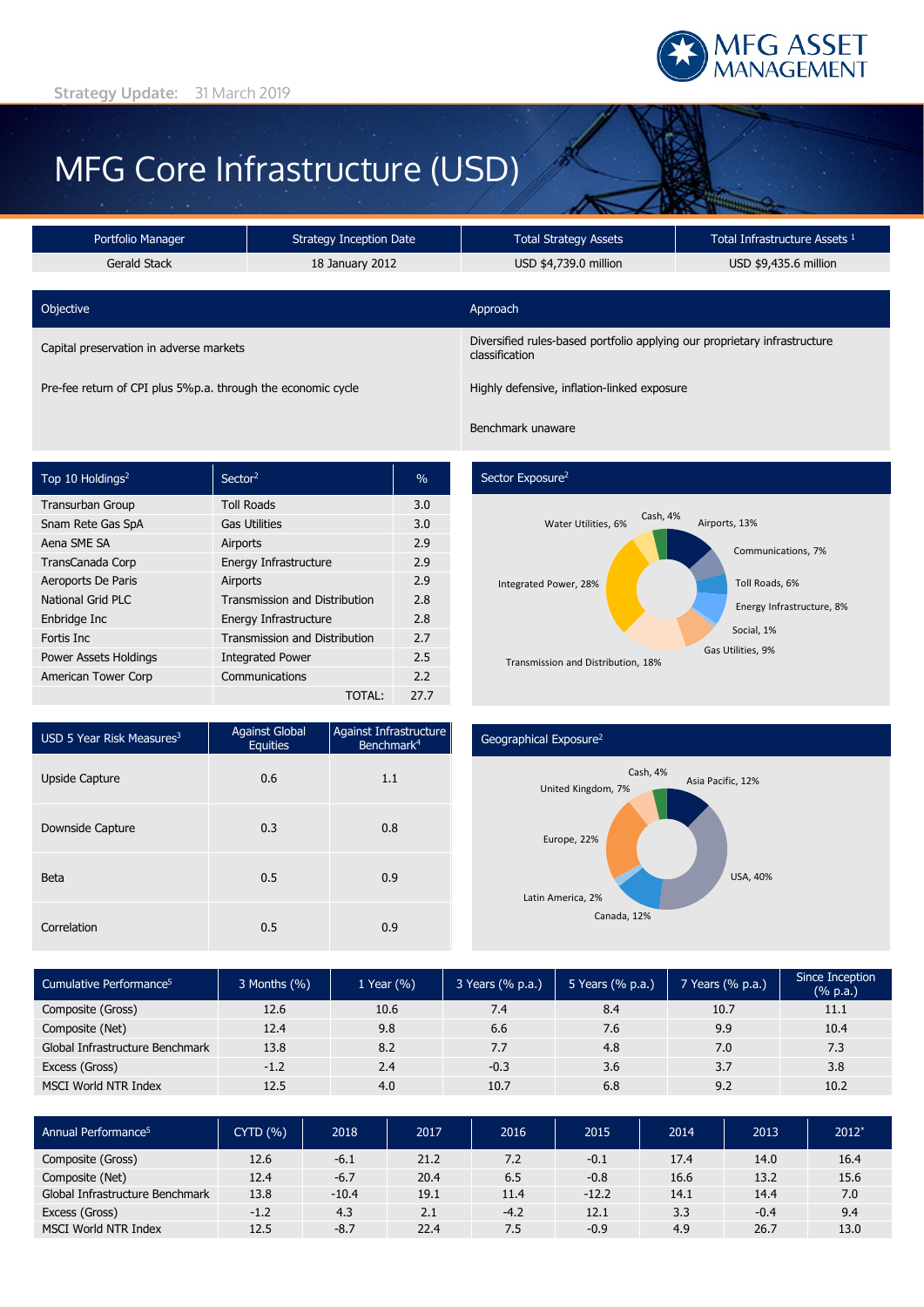<sup>1</sup> Comprised of all Infrastructure Strategies.

2 The data is based on a representative portfolio for the strategy. Refer to the GIPS Disclosure below for further information. Sectors are internally defined. Geographical exposure is by domicile of listing.

Exposures may not sum to 100% due to rounding.<br><sup>3</sup> Risk measures are for the Core Infrastructure Composite before fees. The Global Equity Index is the MSCI World NTR Index.<br><sup>4</sup> The Benchmark or Global Infrastructure benchm January 2015 onwards, the benchmark is the S&P Global Infrastructure NTR Index. Note: the UBS Developed Infrastructure and Utilities NTR Index ceased to be published from 31 May 2015, replaced on 1 January 2015 with the S&P Global Infrastructure Index NTR.

<sup>5</sup> Returns are for the Core Infrastructure Composite and denoted in USD. Performance would vary if returns were denominated in a currency other than USD. Refer to the GIPS Disclosure section below for further information. Composite (Net) returns are net of fees charged to clients and have been reduced by the amount of the highest fee charged to any client employing that strategy during the period under consideration. Actual fees may vary depending on, among other things, the applicable fee schedule and portfolio size. Fees are available upon request.<br>\* Returns are only for part year.

**IMPORTANT NOTICE**

This material is being furnished to you to provide summary information regarding Magellan Asset Management Limited 'doing business as'/'trading as' MFG Asset Management ('MFG Asset<br>Management') and an investment fund or in distribution is not authorised or is unlawful. This material does not constitute, and may not be used for the purpose of, an offer or solicitation in any jurisdiction or in any circumstances in distribution is not authoris which such an offer or solicitation is unlawful or not authorized or in which the person making such offer or solicitation is not qualified to do so. This material is not intended to constitute advertising or advice of any kind and you should not construe the contents of this material as legal, tax, investment or other advice.

The investment program of the Strategy presented herein is speculative and may involve a high degree of risk. The Strategy is not intended as a complete investment program and is suitable only for sophisticated investors who can bear the risk of loss. The Strategy may lack diversification, which can increase the risk of loss to investors. The Strategy's performance<br>may be volatile. The past perform any return from it. There can be no assurance that the Strategy will achieve any targeted returns, that asset allocations will be met or that the Strategy will be able to implement its investment Strategy or achieve its investment objective. The management fees, incentive fees and allocation and other expenses of the Strategy will reduce trading profits, if any, or increase losses. The Strategy will have limited liquidity, no secondary market for interests in the Strategy is expected to develop and there are restrictions on an investor's ability to withdraw and transfer interests in the Strategy. In making an investment decision, you must rely on your own examination of any offering documents relating to the Strategy.

No representation or warranty, express or implied, is made with respect to the correctness, accuracy, reasonableness or completeness of any of the information contained in this material.<br>This information is subject to chan responsible or liable for any losses, whether direct, indirect or consequential, including loss of profits, damages, costs, claims or expenses, relating to or arising from your use or reliance upon any part of the information contained in this material including trading losses, loss of opportunity or incidental or punitive damages.

This material is strictly confidential and is being provided to you solely for your information and must not be copied, reproduced, published, distributed, disclosed or passed to any other<br>person at any time without the pr the written permission of the owner.

United Kingdom - This material does not constitute an offer or inducement to engage in an investment activity under the provisions of the Financial Services and Markets Act 2000 (FSMA). This material does not form part of any offer or invitation to purchase, sell or subscribe for, or any solicitation of any such offer to purchase, sell or subscribe for, any shares, units or<br>other type of investment produc authorised under the FSMA and its distribution in the United Kingdom and is only being made to persons in circumstances that will not constitute a financial promotion for the purposes of section 21 of the FSMA as a result of an exemption contained in the FSMA 2000 (Financial Promotion) Order 2005 as set out below. This material is exempt from the restrictions in the FSMA as it is to be strictly communicated only to 'investment professionals' as defined in Article 19(5) of the Financial Services and Markets Act 2000 (Financial Promotion) Order 2005 (FPO).

United States of America - This material is not intended as an offer or solicitation for the purchase or sale of any securities, financial instrument or product or to provide financial services. It is not the intention of MFG Asset Management to create legal relations on the basis of information provided herein. Where performance figures are shown net of fees charged to clients, the performance has been reduced by the amount of the highest fee charged to any client employing that particular strategy during the period under consideration. Actual fees may vary depending on, among other things, the applicable fee schedule and portfolio size. Fees are available upon request and also may be found in Part II of MFG Asset Management's Form ADV.

The Global Infrastructure Benchmark is comprised of the following: from inception to 31 December 2014 the benchmark is UBS Developed Infrastructure & Utilities Index Net Total<br>Return and from 1 January 2015 the benchmark i The UBS Developed Infrastructure & Utilities Index Net Total Return is a market capitalisation weighted index that is designed to measure the equity performance of listed Infrastructure and Utility stocks. Index results assume the reinvestment of all distributions of capital gain and net investment income using a tax rate applicable to non-resident institutional investors who do not benefit from double taxation treaties.

The S&P Global Infrastructure Net Total Return Index is a market capitalisation weighted index that is designed to track 75 companies from around the world diversified across three infrastructure sectors energy, transportation and utilities. Index results assume the reinvestment of all distributions of capital gain and net investment income using a tax rate applicable to non-resident institutional investors who do not benefit from double taxation treaties.

#### **GLOBAL INVESTMENT PERFORMANCE STANDARDS (GIPS®) DISCLOSURE**

Magellan Asset Management Limited, doing business as MFG Asset Management in jurisdictions outside Australia and New Zealand, (MFG Asset Management) claims compliance with the Global Investment Performance Standards (GIPS ®)

For the purpose of complying with GIPS, the Firm is defined as all discretionary portfolios managed by MFG Asset Management, excluding portfolios managed by subsidiaries operating as<br>distinct business entities. MFG Asset M Sydney, Australia. Total Firm assets is defined as all assets managed by MFG Asset Management, excluding assets managed by subsidiaries operating as distinct business entities.

The Global Core Infrastructure composite is a global strategy investing in strictly defined or "pure" infrastructure companies (typically 80-120). The filtered investment universe is comprised of stocks that 1. generate reliable income streams, 2. benefit from inflation protection and have an appropriate capital structure. The investment objective of the strategy is to minimise the risk of permanent capital loss; and achieve superior risk adjusted investment returns over the medium to long-term. The composite was created in February 2012.

To achieve investment objectives, the composite may also use derivative financial instruments including, but not limited to, options, swaps, futures and forwards. Derivatives are subject<br>to the risk of changes in the marke leveraging effect, which may increase the volatility of the composite and may reduce its returns.

A copy of the composite's GIPS compliant presentation and/or the firm's list of composite descriptions are available upon request by emailing client.reporting@magellangroup.com.au

The representative portfolio is an account in the composite that closely reflects the portfolio management style of the strategy. Performance is not a consideration in the selection of the representative portfolio. The characteristics of the representative portfolio may differ from those of the composite and of the other accounts in the composite. Information regarding the representative portfolio and the other accounts in the composite is available upon request.

USD is the currency used to calculate performance. COREUSD43555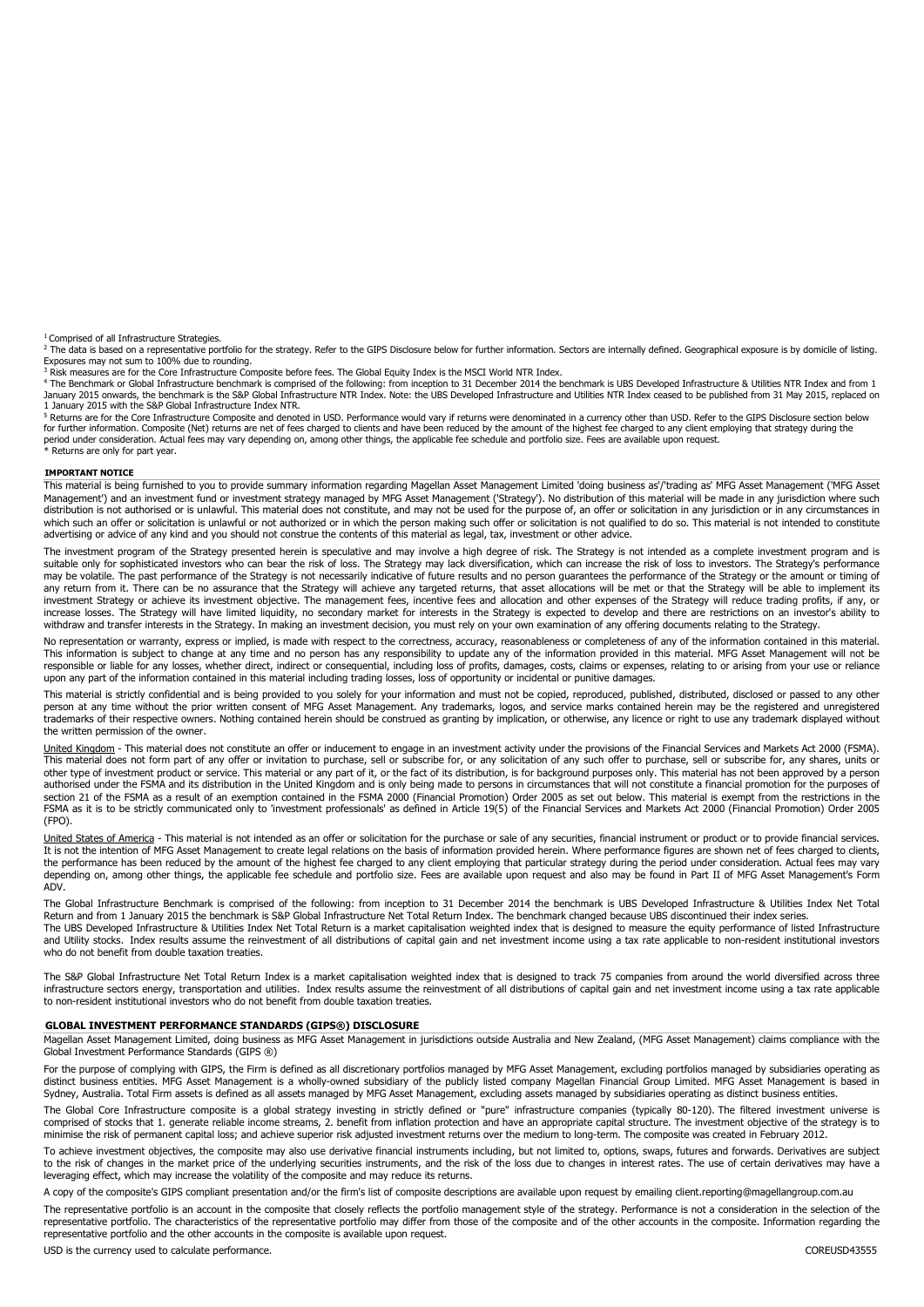# **Strategy Commentary**

The portfolio recorded a positive return for the quarter. Stocks that added the most on a contribution basis included the investments in TransCanada, Aena of Spain and Sydney Airport. TransCanada climbed 24% after the company that pipes oil and gas reported profit and sales above expectations for the latest quarter. Airport operator Aena jumped 18% on news that fiscal 2018 traffic rose a higher-than-expected 5.8% and the company said it was interested in investing in airports in Colombia. Sydney Airport added 10% after delivering a 6.5% increase in profit for 2018 and investors looked for bond-like proxies when the Reserve Bank of Australia unexpectedly said the next move in the cash rate might be down.

Stocks that detracted the most included the investments in Red Electrica of Spain and Power Asset Holdings of Hong Kong. Red Electrica, which operates Spain's electricity transmission grid, fell 1.5% after investors recoiled against its takeover of Spanish satellite operator Hispasat for 949 million euros. Power Assets eased down 0.2% after major shareholder Cheung Kong Infrastructure sold a 2.05% stake in the investment company that invests in infrastructure, a sale that reduced its holding to 35.9%.

### **Key Stock in Focus – Atlas Arteria**



## **Atlas Arteria: An ASX-listed toll road company with foreign assets.**

France's Autoroutes Paris-Rhin-Rhône, or APRR, is a 2,318 kilometre network of toll roads in the east of the country that links the wealthiest regions of Paris and Lyon, offers a freight route to Germany, Switzerland and Italy and goes all the way to the French Alps ski region. A 25% stake in APRR is the main asset of ASX-listed Atlas Arteria, which was created in 2010 when Macquarie Infrastructure Group split the 11 toll roads it managed into two companies.

On top of APRR, Atlas Arteria has ownership in three other toll roads in Europe and the US. The company, which earned A\$1.16 billion in revenue in 2018, has a 25% stake in Frenchbased Adelac, the name of the company that owns the concession to a 20-kilometre stretch of road that connects the South-eastern city of Annecy to Geneva in Switzerland. In the US, Atlas Arteria owns the Dulles Greenway,[1](#page-2-0) named after the US diplomat John Foster Dulles of the early Cold War era, which is a 22-kilometre toll road in Virginia that links the town of Leesburg to Washington D.C. The other asset is the 100% owned Warnow Tunnel in the north-eastern city of Rostock in

<span id="page-2-0"></span><sup>1</sup> To be specific, Atlas owns TRIP, which owns the concession for Dulles though 87% subordinated loans and 13% equity.

Germany. The 2.1-kilometre toll road is so named because it includes an 800-metre stretch under the Warnow River that connects the residential and industrial parts of the Baltic port.

Such key road infrastructure means that Atlas Arteria offers investors a good vehicle through which they can invest in toll roads. Toll roads, as with other infrastructure and essentialservices investments, offer investors stable, growing and inflation-protected cash flows. One of the key attributes that makes toll roads so attractive is that, in most instances, drivers save so much time people still use them if tolls rise. The other is that traffic expands over time as population levels and the economy expand.

Of the 10 or so global infrastructure stocks that are classified as toll roads, Atlas Arteria provides a compelling investment case. The company's three inter-urban and one intra-urban toll roads are well used, as they are on popular routes that have little competition in terms of free and uncongested alternative routes. As well, Atlas Arteria holds long leases over its concessions that permit regular inflation-adjusted toll increases to protect real returns. The stock rose 27% over the 12 months to 31 March 2019.

That said, the intra-urban roads on which Atlas Arteria relies are more vulnerable to economic downturns than intercity ones because they tend to have higher proportions of commercial traffic and discretionary or leisure trips. Events can disrupt traffic too. The 'yellow vest' demonstration in France of recent months forced the temporary closure of some APRR motorways, which cost the company revenue. But while the car stays a central aspect of everyday life in France, the US and Germany, Atlas Arteria has the toll roads to provide its investors with growing, inflation-protected returns in coming years.

#### **Gaining independence**

Atlas Arteria, which was known as Macquarie Atlas Roads until 2018, was spun out of the Macquarie Infrastructure Group in 2010 to hold APRR and a number of other toll roads, most of which were struggling financially. The task of management at the time was to narrow holdings down to worthwhile assets. It did this by selling the stakes in the Indiana Toll Road and Chicago Skyway and handing two other roads (the M6 toll road in the UK and the California State Route 125) to lenders.

Over the next years, management created the Atlas Arteria of today by buying an additional 4.7% stake in APRR and another 25% of Adelac, and by purchasing the 50% of the Dulles Greenway and 30% of the Warnow Tunnel that the company did not own. The recent focus of management has been on a process known as 'internalisation'; namely, removing Macquarie as the manager of the vehicle and installing management, structures and processes to fill the vacuum. The internalisation was completed on 1 April 2019, although Macquarie will provide certain transition services for another six months or so if needed.

An initial focus for the new management team, led by Graeme Bevans, will be to oversee the removal of Macquarie from the management structure of the APRR holding company – Macquarie funds own 16.28% of the holding company but